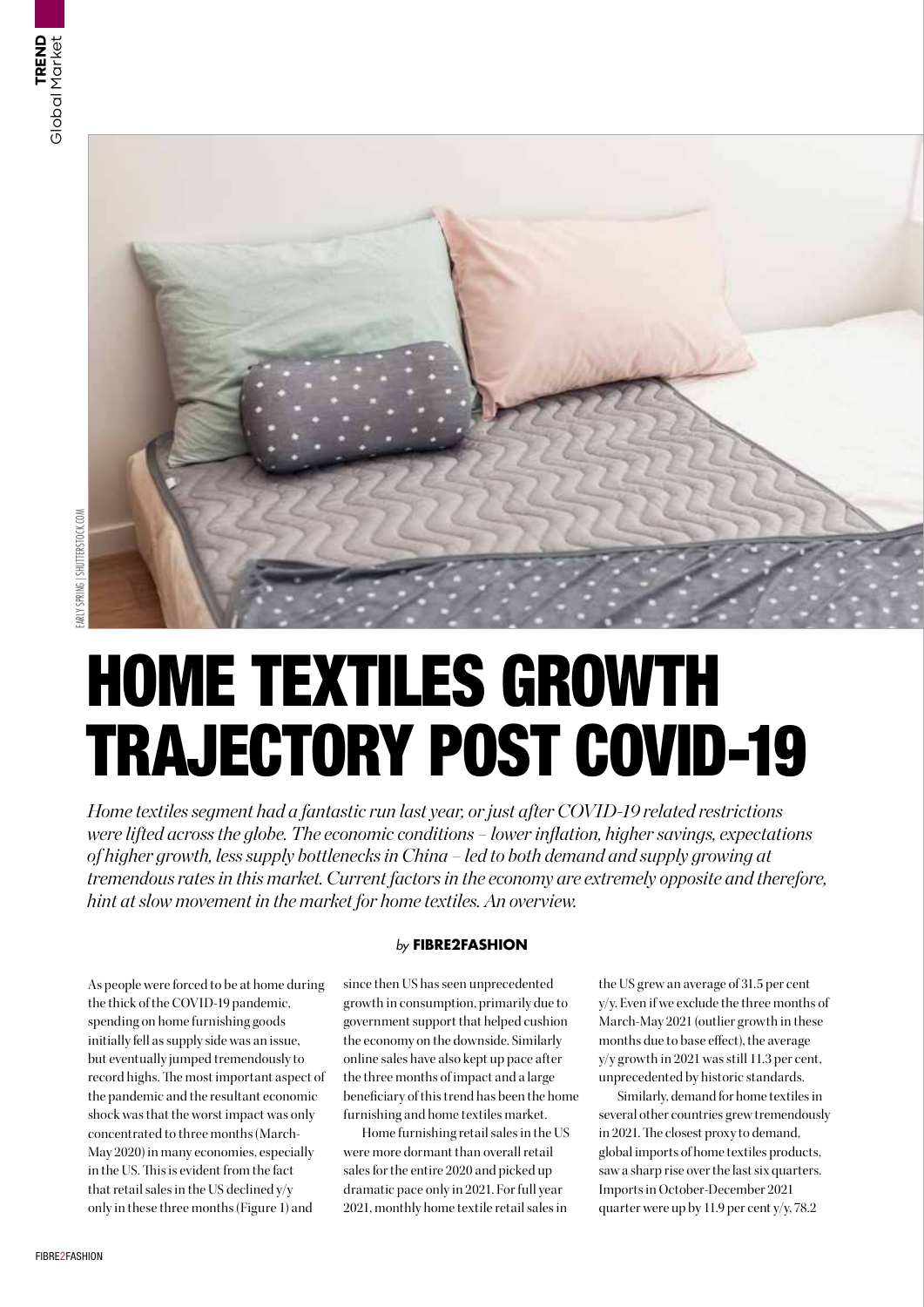per cent up from the lows of pandemic in April-June 2020 quarter and 23.2 per cent up from the July-September 2019 quarter, the peak of 2019 (Figure 2). All major economies saw tremendous growth in home textiles imports post-pandemic as reflected in Figure 3. The top five importers of home textiles (excluding US) have seen more than 72.7 per cent growth in imports in December 2021 compared to the lowest levels reached in June 2020 quarter. Over pre-pandemic peaks as well, these set of countries have seen an average growth of 19.7 per cent in the December 2021 quarter.

Product category-wise as well, those goods that cater primarily to home décor have seen tremendous growth over pre-pandemic levels. Take for instance, bed & other linens (depicted in Figure 4). Imports of bed & other linens in September-December 2021 quarter reached \$5.70 billion compared to \$4.50 billion in the same quarter of 2019, which was the peak of 2019. The category also saw a 12.6 per cent y/y jump for the September-December 2021 quarter. On the other hand, the fifth largest category, blankets & travelling rugs (Figure 5) saw imports grow to \$1.50 billion from the peak of 2019 at \$1.17 billion in July-September 2019 quarter. The latter category also saw an impressive 27.0 per cent y/y growth in imports in September-December 2021. Curtains & blinds, another key category of home décor, saw imports grow much faster in 2020 than in 2021. Imports of curtains & blinds in December 2021 were at \$1.3 billion, up by 14.2 per cent from peak of 2019 but down by 1.3 per cent y/y.

To the extent that stay-at-home restrictions remain in several countries, demand for home textiles is going to continue to be robust. However, it is reasonable to expect that the pace of demand in this segment might get slower as people get back to offices, and the urge to connect with the living space might get lesser. On the other hand, a generally increasing demand could keep demand for home textiles up as well. But, as we will discuss in detail below, there are also dampening factors to demand that show more prominence currently. Let us look at some of these factors that will impact the market for home textiles products going forward. It is evident that the robust demand trends in the US may likely slowdown in the coming months, while supply in the market continues to be challenged.

#### FIGURE 1 **RETAIL STORE SALES IN THE US**

FIGURE 2 GLOBAL IMPORTS OF HOME TEXTILES PRODUCTS







All major economies saw tremendous growth in home textiles imports post-pandemic. The top five importers of home textiles (excluding US) have seen more than 72.7 per cent growth in imports in December 2021 compared to the lowest levels reached in June 2020 quarter.

# **INFLATION**

As we have seen that the largest markets or atleast the largest importers for home textiles products are the US and EU, a

large part of the consumption might get hindered by the increasing inflation in these economies. US and EU have both seen historical inflation levels,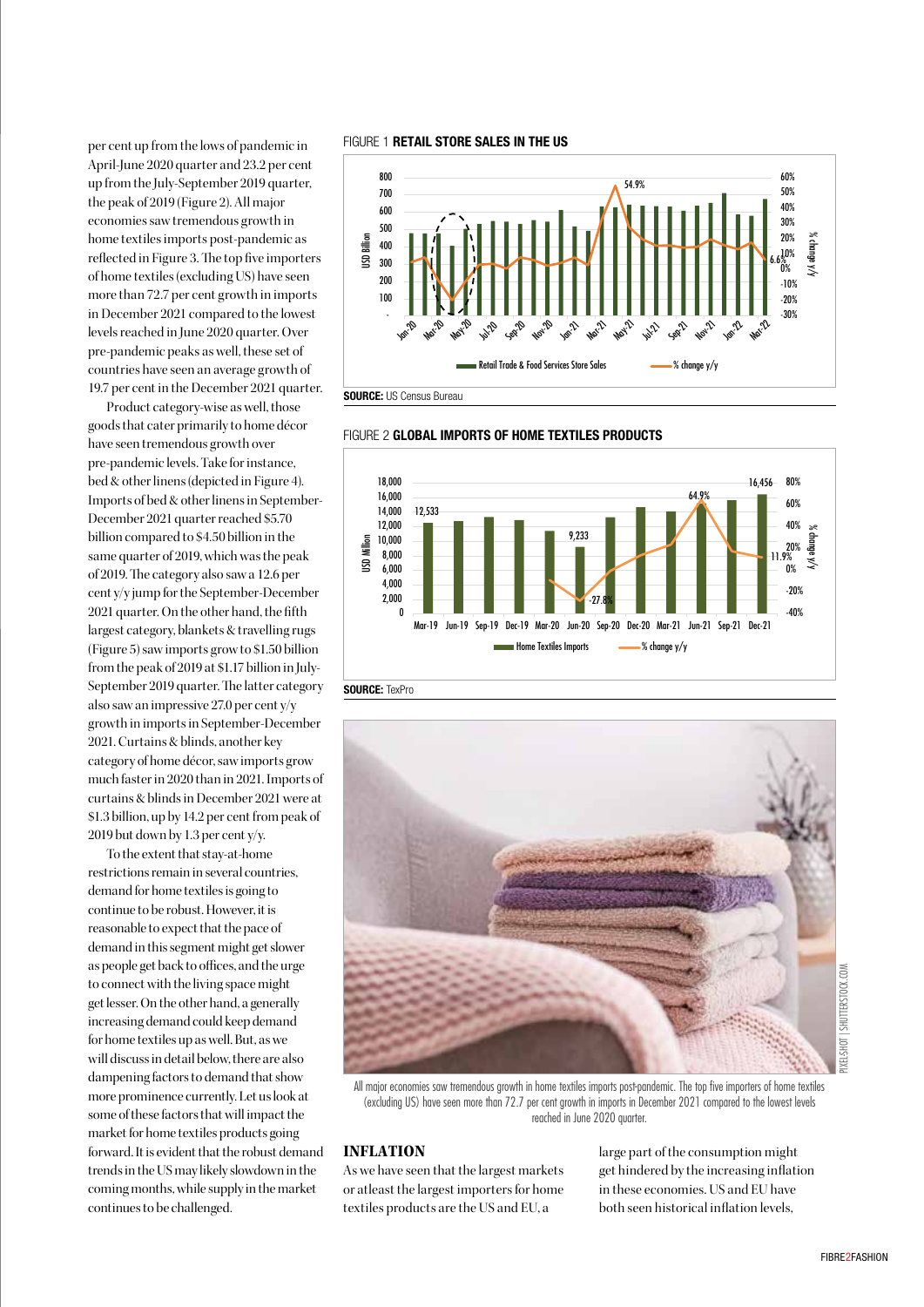predominantly in consumer prices as manufacturers pass much of their increased costs to the consumers. Prices of all commodities – from raw materials to finished goods – have been on a dramatic rise due to supply chain bottlenecks and the Russia-Ukraine war that has put pressure on the logistics sector once again. General inflation aside, price rise in the textile and apparel industry has been historic and could dissuade demand going forward. However, until now demand has maintained its pace. Just as an illustration, inflation in the home textiles segment in the US is now at record highs. Figure 6 shows that the price rise in this segment was at 6.2 per cent y/y in March 2022 as compared to an average inflation of 1.0 per cent between 2016 and beginning of 2020. This is in striking contrast to the first half of last year when demand was booming at the back of negative inflation in this segment.

**SHARR**<br>TREND TO Present as interests in the origin of it is the present of it is the present of it is the present in the sharket and the can wood een this was concerned in the same can be can be easing the present of  $\mathbf$ High inflation in segments of discretionary spending generally causes a decline in demand, more often than the articles of necessity. Tremendous demand for home furnishing goods came at a time when people were working from home, spending less on commute, fuel, and other large chunks and therefore saving more. To support this, the price shock in all categories was also helpful. Home funishing was preferred, as people cared more about hygeine and spending on goods which were more readily available and which could make their living space better. Now, with the unemployment allowances in the US gone, even though less people are unemployed, the higher inflation of necessities has eaten and continues to eat into people's savings. It is not so much as the preference for home furnishing, but the macro surroundings which might prevent a continued growth in demand for home textiles going forward.

# **SUPPLY ISSUES IN CHINA**

Apart from the logistical challenges arising out of the Russia-Ukraine war, supply issues in China is perhaps the biggest concern facing the world economy right now. COVID-19 infections in China have continued to erupt in different pockets of large port cities and manufacturing hubs. But more importantly, the zero-COVID policy of the













administration has kept China's economic prospects uncertain when the rest of the global economy opened up tremendously well from the harsh COVID-19 restrictions last year. Due to the COVID-19 related restrictions, there have been heavy disruptions to the manufacturing activity in China. PMI for April 2022 in China

came at 47.4, lowest in several years leaving out the peak of the pandemic back in February 2020, when production was halted at several facilities. Manufacturing activity in China in April 2022 declined at the steepest rate since 2004, with the only exception in February 2020. This can also be seen in exports of home textiles